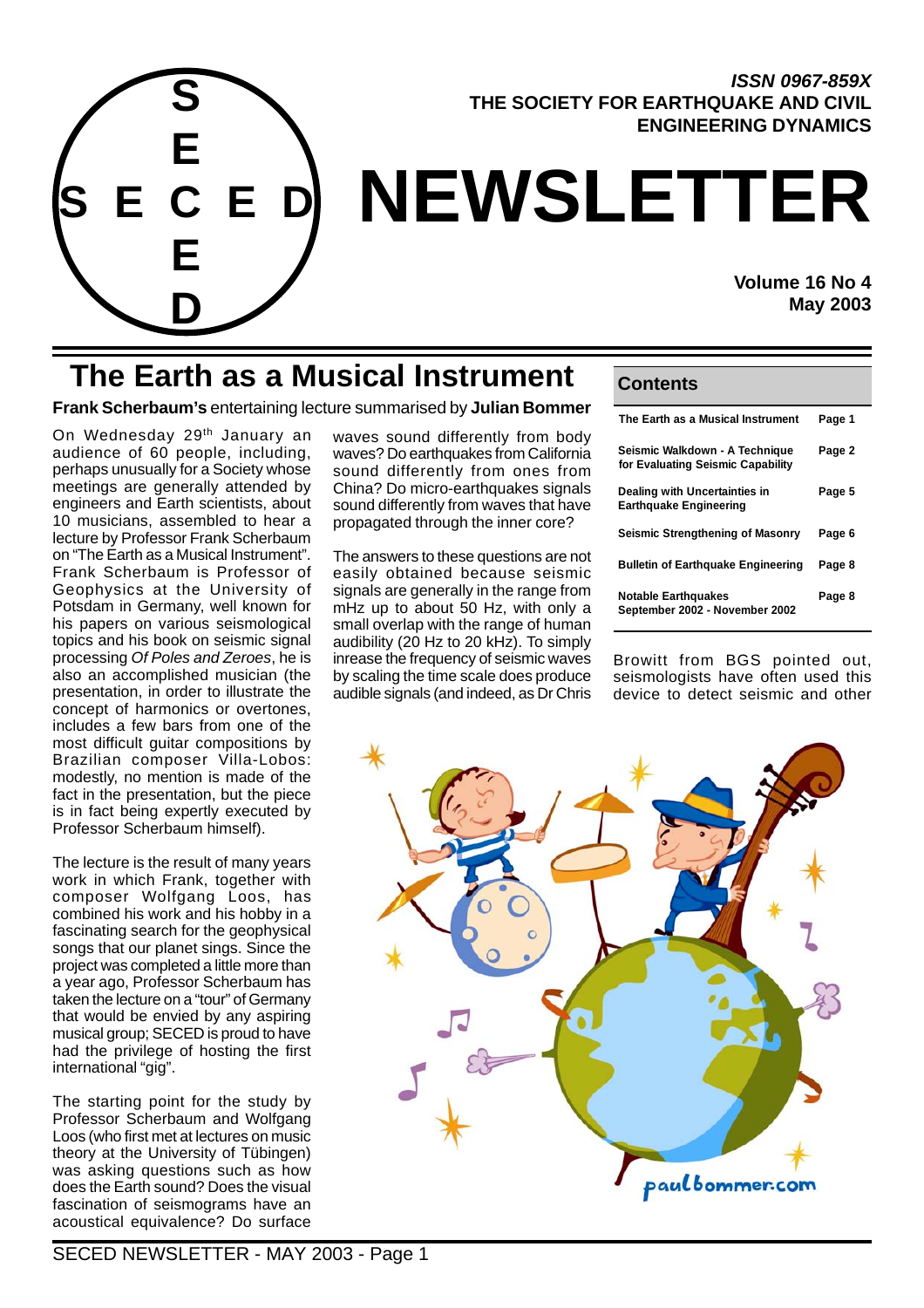signals visually concealed by the noise in seismograms), but they fall into the category of rather unmusical sounds that Professor Scherbaum classified as "Mickey Mouse" music, similar to the high-pitched voice of the Disney character.

Through many frustrating nights of work in a recording studio, Wolfgang and Frank eventually found a method for transposing the seismic signals into the audible range that retained their innate musicality. These transpositions have enabled them to listen to the music of earthquakes, volcanoes and whole Earth oscillations, as well as the Earth's "hum" that is thought to be due to changes in atmospheric pressure. In the lecture, Professor Scherbaum played a number of transposed seismograph signals and explained how analogies with the instruments they appear to mimic can provide insight into the mechanisms by which they are generated. Background seismicity from Bohemia, described by Professor Scherbaum as "country music", recorded by both seismographs and microphones, sounded distinctly percussive. Transposed seismograms from the Arenal volcano in Costa Rica were

comparable to the sound produced by a stopped pipe, whereas recordings of rather unusual signals from Mount Merapi volcano on the island of Java produced sounds that in some cases were clearly comparable in form to those of a flute and in another case remarkably like techno dance music. On a recording from the large magnitude ( $M_w$  8.2) earthquake that occurred at a depth of 600 km below Bolivia in June 1994, transposed by 17 octaves, the resonance of the planet created by the whole Earth oscillations was clearly audible.

In closing, Professor Scherbaum said that the Earth is making music continuously, earthquakes drumming and volcanoes imitating flutes, and even between seismic and volcanic events it continually hums. He explained that there might be considerable scope for geophysical research through the application of listening to rather than looking at seismograms, taking advantage of the fact that the human ear is far more sensitive to subtle changes than the human eye. But whilst there might be scientific potential in the technique of transposing seismic signals into the audible range, Professor Scherbaum unashamedly defended pursuing this

work purely and simply for the beauty of the results. Wolfgang Loos and Frank Scherbaum, under the collective name of Kookoon, have recorded a CD of "Earth music" composed entirely from transposed seismic and volcanic signals. This "seismosonic symphony" is entitled Inner Earth and is published by Traumton (www.traumton.de).

After a few questions, Professor Scherbaum asked to say a few more words, having spotted SECED Honorary Life Member Dr Robin Adams in the audience. He recalled listening to Dr Adams speak at a conference in Kenya many years ago, when he urged seismologists not to be afraid of trying things that are simple. Frank thanked Robin for this sage advice that he had often recalled through his own research career. He closed by saying that after the very interesting and satisfying experience of producing the *Inner Earth* CD and delivering his lecture on "The Earth as a Musical Instrument" to audiences ranging from senior scientists to school kids, he would add his own advice in an adaptation of Dr Adams' suggestion: Don't be afraid of trying things that are crazy!

## **Seismic Walkdown – A Technique for Evaluating Seismic Capability**

#### Meeting report by **John Donald.**

On Wednesday 26<sup>th</sup> February the SECED evening meeting considered the subject of Seismic Walkdown. The presentations considered the role and application of seismic walkdown methods mainly within the nuclear industry, but also considered applications to other high hazard industries.

Presentations were made by **Tim Allmark** from ABS Consulting and from **Colin Hughes** of British Energy. The meeting was chaired by **Paul Doyle** of Babtie Group.

The formal seismic walkdown approach was developed in the late 1980's and early 1990's in response to an issue raised by the US Nuclear Regulatory Commission (USNRC) A-46. This issue concerned a rise in seismic loading above the original design values at a number of US power plants and hence a potential shortfall in the seismic performance of

structures, systems and components which had been qualified to the original loadings. A methodology was required to provide seismic re-evaluation for existing facilities to demonstrate their seismic adequacy against increased loadings. The US industry responded by forming a Seismic Qualification Utilities Group (SQUG) and after assessing a number of different approaches, the database approach, implemented through seismic walkdowns was adopted and subjected to USNRC scrutiny.

The formal approach adopted is termed the Generic Implementation Procedure (GIP). This contains detailed, specific requirements for a number of discrete stages to a seismic re-evaluation process.

Tim Allmark stated that the GIP approach offered a number of benefits over other methodologies which could be envisaged, these included:

• The installed items cannot be conveniently qualified through shaker table testing, finite element analysis or hand calculations.

• The GIP is considered the most economic way of providing seismic justification of key equipment items.

• The GIP is intended specifically for the seismic qualification of nuclear plant equipment where the original design has minimal or no seismic provisions.

• The GIP provides a rigorous and auditable method of assessment.

• The seismic experience database contains a wealth of information on the seismic performance of equipment exposed to real earthquakes.

• The GIP has been fully endorsed by the USNRC and is also authorised for use on US Department of Energy sites. • A number of submissions have been presented to NII and SRD and to date no objections to underlying principles have been forthcoming.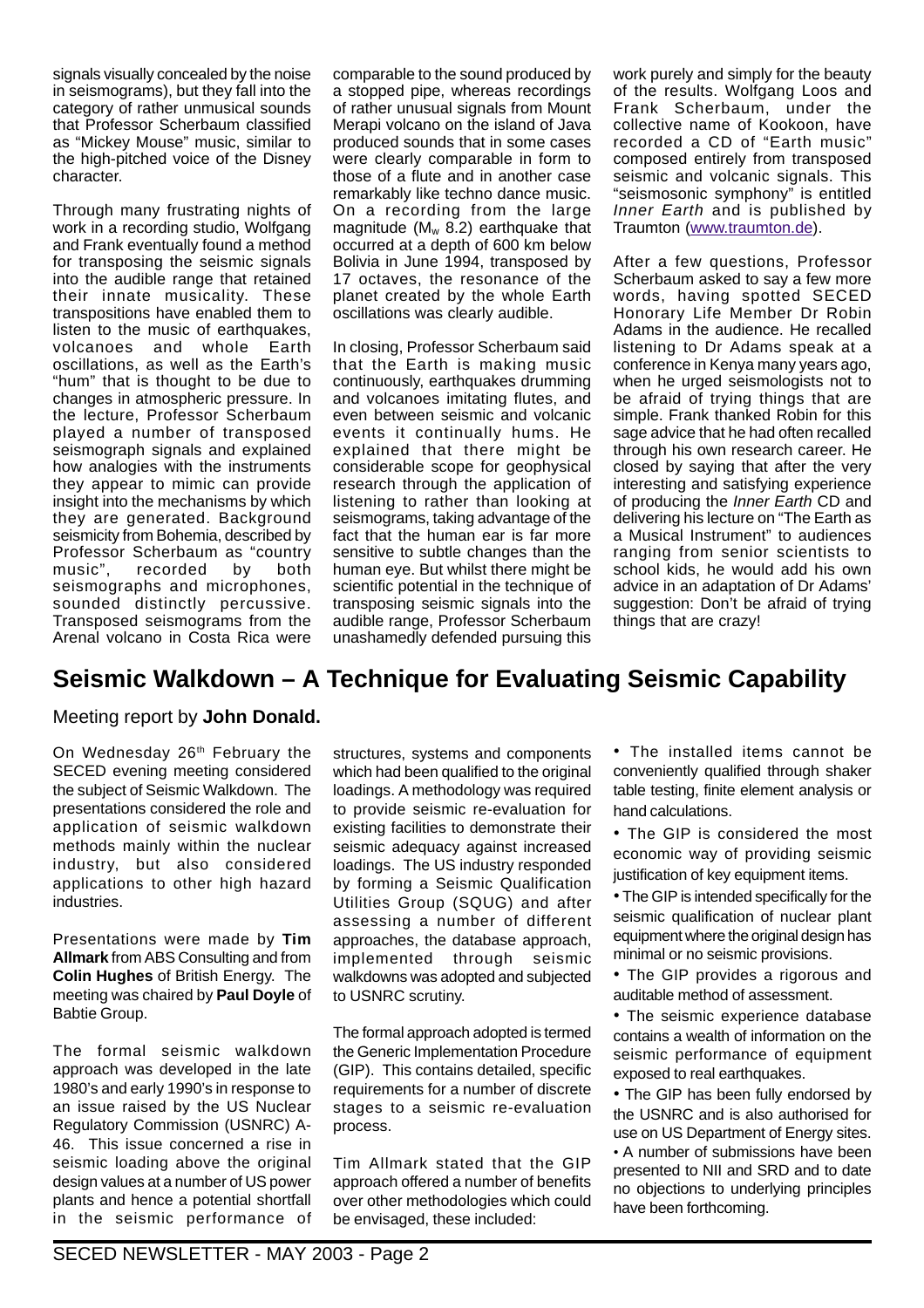The GIP is founded on a seismic experience database which contains information on the seismic performance of the plant and equipment within a large number of industrial facilities subjected to a range of earthquakes that have occurred in the US and other parts of the world since 1971. The ground motion estimates for the 'database' facilities ranged from 0.10g to 0.85g, with the majority lying above 0.30g and with strong motion durations in the range 5 seconds to 50 seconds. The facilities were selected on the basis that they contained substantial inventories of mechanical and electrical equipment, control systems or distribution systems.

A fundamental principle of the applicability of this database of seismic experience is that very few components within nuclear plant systems are unique to nuclear facilities, that is, much of the equipment is common to other types of industry. The range, extent and locations of the database facilities ensures that there is a wide diversity in the types of installations included within the database. Furthermore, for the equipment types considered, there is an equally diverse range of age, size, configuration, application, location within buildings, local soil conditions, and quality of construction and maintenance. Thus the failure modes apparent at conventional industrial facilities would be expected to be very similar to those which need to be resisted at nuclear facilities. An example of damage to unrestrained batteries is shown below.

Another principle in the application of the GIP is a need to ensure that the seismic motions experienced at the database facilities envelopes those predicted at the facility being reevaluated. A generic acceleration response spectrum was developed for equipment mounted close to ground level. The facility being re-evaluated must have calculated design motions which are enveloped (or essentially enveloped) by this generic response spectrum. A procedure is also available for equipment mounted at higher levels within buildings and subjected to amplified input motions.

The ABS presentation was completed by a look at other uses of seismic walkdown techniques and at how the seismic experience database was being utilised in other engineering activities. Examples of such developments included:

• A New and Replacement Equipment (NARE) program for nuclear facilities. This program uses a procedure very similar to the SQUG GIP for the replacement of equipment at nuclear facilities which have been re-evaluated when the equipment becomes unserviceable or obsolescent.

Pipework re-evaluation methodologies

• Cable and cable train re-evaluation methodologies

• Seismic Margin Assessments (SMA) to establish that nuclear facilities can withstand earthquakes larger than their design basis without a 'cliff edge'. These SMA assessments can use walkdowns within either a deterministic approach or in support of probabilistic safety assessments (PSA) methodologies.



•Seismic qualification of offshore oil extraction and processing platforms' Safety Essential Equipment against the demands from Strong Vibration.

• Within California a program called CalARP has utilised seismic walkdown methods to provide assurance that earthquakes would not result in releases of specified Regulated Substances such as flammable or toxic agents.

Following the presentation by ABS which provided a broad overview of the approach, its development, application and extension, Colin Hughes of British Energy then gave a presentation regarding the specific application of the SQUG developed seismic walkdown methodology at British Energy's Advanced Gas Cooled Reactor sites.

Mr Hughes presentation covered four major steps in the seismic qualification process and identified these as the following:

- Selection of seismic evaluation personnel
- Identification of safe shutdown equipment
- Screening verification and walkdown
- Outlier identification and resolution

The seismic evaluation personnel were noted to form part of a team, defined as the Seismic Review Team (SRT) using SQUG terminology. This team would include systems and plant operations engineers who could identify those equipment items required to shutdown and safety cool the reactor following a seismic event. These engineers would also be used to identify equipment including those items not required as part of the safe shutdown equipment, but which could interact with such equipment if they failed or collapsed.

The key individuals within the SRT are the Seismic Capability Engineers (SCE's), these are the engineers who actually perform the seismic walkdown using their judgement and skills. These engineers must be suitably qualified and experienced and have relevant knowledge of the type of nuclear facility under consideration and of the seismic experience database. One of the functions of the walkdown engineers is to identify when the equipment under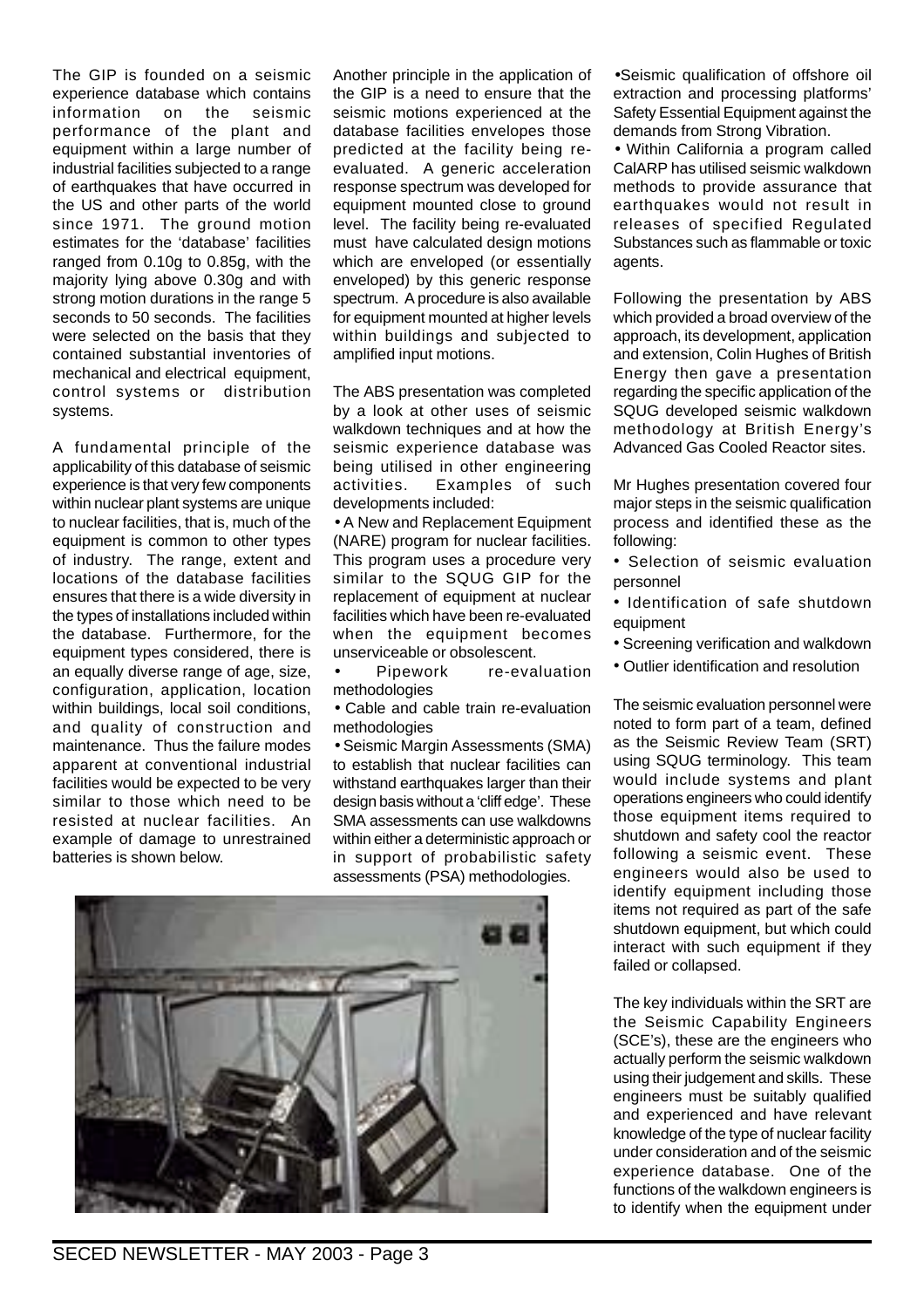consideration is sufficiently different from the seismic experience database to put it outside of that database and hence requiring individual evaluation. For specific evaluations, a relay engineer may also be required depending upon the specific system and its control requirements.

The identification of the safe shutdown equipment list (SSEL) is the second major step in the seismic walkdown process. Mr Hughes emphasised that not all equipment at a nuclear power plant is required to shutdown and maintain cooling of a shutdown reactor. The process identifies a success path and performs the re-evaluation for the equipment associated with that success path. In the UK, power reactors contain a number of diverse and redundant systems to perform the shutdown and cooldown processes, not all of these systems require seismic qualification.

The essential functions identified for the SSEL were:

- Protection (trip) systems
- Shutdown systems
- Post Trip Cooling, and
- Post Trip monitoring

The screening verification and walkdown is the third part of the process. This is the activity most commonly known as seismic walkdown, but clearly can only be completed when the preceding activities have been performed. The walkdown is used to verify the seismic adequacy of the identified equipment or to establish the nature of any shortfall. The process requires a number of discrete activities as listed and illustrated schematically below:

1. To compare the seismic capacity with the seismic demand requires knowledge of the location and elevation of the equipment within the facility. The allowable seismic input motions which the equipment type can withstand is then compared with the seismic loadings (demand) calculated to be applicable at that location.

2. For each type or class of equipment, there is a list of caveats or rules which must be systematically checked to ensure that the equipment being re-evaluated lies within the seismic experience database of equipment which has performed adequately in previous earthquakes. This part of the process also identifies the specific type or class of equipment which defines the specific Seismic Evaluation Worksheet (SEWS) required to record the walkdown.

3. The SEWS sheet is completed to record the judgement of the Seismic Capability Engineers based on their knowledge and experience and on the system or equipment specific information. Examples of the specific information which is generally recorded includes an evaluation of the anchorage, the anchorage loadpaths, potential interactions for neighbouring equipment and structures, etc. Provided no adverse information is recorded, the equipment is essentially defined as seismically adequate at this stage.

4. Should any adverse comments or information be recorded on the SEWS sheet, then the equipment item is identified as an outlier and a follow on process is initiated to resolve the outlier status. Activities within the outlier



resolution process can be as simple as arranging a follow up site inspection with suitable station personnel to permit access to a specific room or the anchorage of a specific equipment item. Items whose shortfalls cannot be rectified by further inspection or analysis may require engineering modification, upgrade, or replacement.

The talk by Mr Hughes was illuminated by a number of specific examples including horizontal tanks, valves and seismic interactions caused by unanchored equipment and insufficient clearances between evaluated equipment and non-evaluated equipment.

Following the detailed presentations, the question and answer session allowed the presenters to demonstrate their breadth of knowledge on the subject. Selected examples of the questions and answers are given below:

The biggest cause of problems was queried and noted to be anchorage and the ability to identify the type of anchors used and the material into which the anchor was attached.

A specific question was raised concerning whether the seismic walkdown approach qualified the equipment to function following an earthquake. The response was that the methodology and the underlying seismic experience database helped to ensure the seismic adequacy of the equipment, both passive equipment and active equipment which would need to function following an earthquake.

A further question concerned the resistance of masonry walls during seismic events and their potential to fail resulting in impacts upon re-evaluated equipment. Mr Hughes noted that the nuclear industry in the UK has sponsored specific tests to provide information on this subject. These tests had helped confirm that the Reserve Energy Method used by British Energy was appropriate and that an elastic analysis performed using BS 5628 was unduly pessimistic for defining the performance of masonry walls, particularly infill panels in a heavy reinforced concrete frame.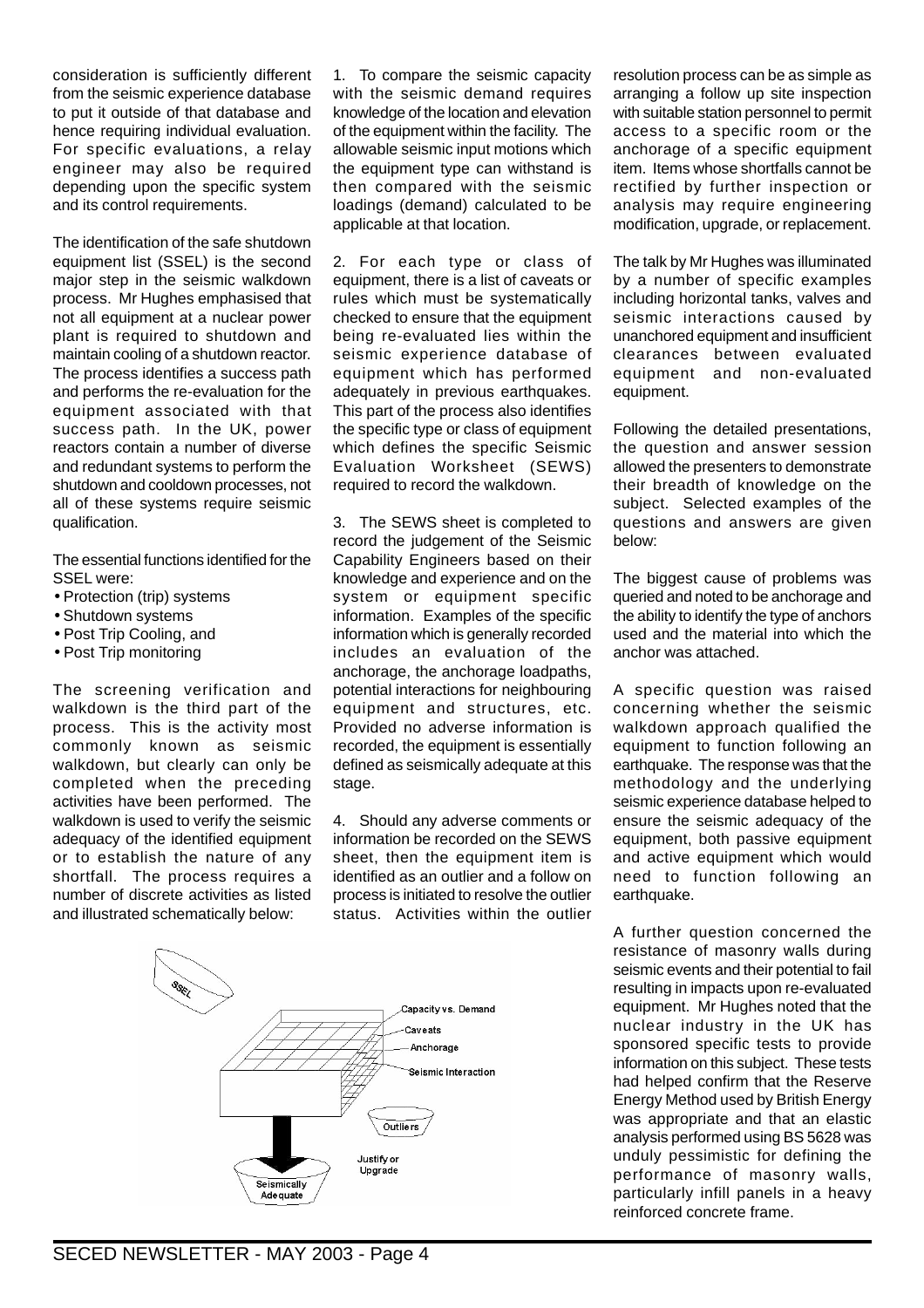## **Dealing With Uncertainties in Earthquake Engineering**

**Dr Ricardo Duarte** believes mishandling of uncertainties is almost gauranteed. **Brian Skipp** reports.

Dr Ricardo Duarte, Principal Research Officer of the National Institute for Civil Engineering, LNEC, Lisbon, spoke to a meeting of SECED on 27 November 2002. Dr Duarte has been an influential figure in the drawing up of the national seismic hazard maps and in defining the seismic hazard for the Second Tagus Crossing. In recent years he has been active in exploring the implications for engineers of current trends in the philosophy of science.

His lecture was divided into three parts: a general presentation of some current aspects of the philosophy of science and probabilism as affecting earthquake engineering, some examples of the analysis of the seismicity of Portugal and a consideration of the probability of failure of structures with reference to the probability distribution of the probability of failure.

He opened his lecture by noting that the consequences of mishandling uncertainties in earthquake engineering, save for low seismicity regions are either unacceptable risks or unjustified costs. Historical contingencies have led to general and uncritical acceptance of concepts in seismology and probability that almost ensure that uncertainties are mishandled.

Dr Duarte stated that the purpose of his lecture was to show how "scientifically disreputable" concepts such as acceptable risk, earthquake intensity, hazard, damage index, model validation, may be eliminated by drawing upon the philosophy of science exemplified by Wittgenstein, Quine and Putnam.

His basic of a principled version of earthquake engineering is to identify is to identify the minimal theory need to verify as completely as scientifically warranted, that a building is close to the optimal risk-cost trade off.

He set off by reminding us of some appropriate aphorisms:

• W.V. Quine, synthesis by H.Putnam: Data undermines theory; theories

undermine the world  $-$  The problems of science.

- L. Wittgenstein post Tractatus:
	- There is no private language Science is social enterprise;
	- Meaning and use Engineering is defined by its practice;
	- There are no philosophical theories –there is no basis to cognition problems;

• Philosophy is a battle against the bewitchment of our intelligence by means of language.

• E. Rosenbluth: We cannot escape subjectivity, let us indulge it and leave the rest to computers .

Dr Duarte went on to illustrate some aspects of probability in science, drawing upon Y.M Guttman (The Concept of Probability in Statistical Physics): The extension of the subjectivist framework; the reformulation of the aims of the ergodic approach; pragmatist foundations. He makes the point that to a pragmatist complex systems do not constitute a new 'physical type' with specific physical laws, but they may constitute a coherent object of study of a simple and useful theory.

Returning to the matter of language, or properly a metalanguage:

A set of propositions  $A_1$ ,  $A_2$ , with a deterministic content define the language. Some propositions are more or equally uncertain than others for example:

Occurrence of an earthquake with 5.1<M<6.3 at a distance of 32km<d<41km in a period of 14 years, is less uncertain than,

Occurrence of an earthquake with 4.3<M<5.7 at a distance of 18km<d<25km in a period of 6 years.

The uncertain propositions are ordered in a complete, reflexive and asymmetric way. This ordering is represented by a probability distribution:  $P(A_1) < P(A_2)$ , if and only if,  $A_1$  is more uncertain than  $A_2$ .

Moving on to more familiar ground (for his audience) Dr Duarte described an analysis of the seismicity of Portugal based on density functions using 2D filter circles and random sampling, leading to rate of earthquake occurrence and earthquake magnitude expressed as the cumulative probability versus the probability of earthquake occurrence. He described a Bayesian analysis for the filter circles to yield the cumulative probability of magnitude (Gutenberg and Richter Law) versus earthquake magnitude and the probability of the difference between the empirical magnitude distribution and the "best" Guttenberg Richter Law.

Dr Duarte then considered the physics linking earthquake motion to structural response, and the engineering analysis linking time histories of earthquake motion to descriptive variables of both structural response and earthquake motion, with the vulnerability function mapping the relationship between the two. In dealing with the uncertainty about vulnerability functions he showed examples of how non-informative probability distributions, on the vulnerability functions, could lead to the probability of the probability-of-failure appearing constant over three orders of magnitude. He described however Bayesian iterations yielding cumulative probability distributions versus probability of failure collapsing on to a discrete value of probability of failure.

Dr Duarte moved on to touch upon nonlinearity and noted that non linearity cannot be separated from hazard analysis, risk analysis, structural analysis and design analysis but it is too expensive to deal with uncertainty in the traditional way of large safety factors. We need a general theory. He refers to E.M Gold (1967 Information and Control, 10,447) stating that there is no systematic system finding a deterministic law from the input output behaviour of a mechanistic physical system. It is impossible to completely characterise the non linear hysteretic behaviour of structures and structural elements and it is impossible to calibrate a general design method when hysteretic behaviour of structures must be considered.

Dr Duarte turned then briefly to outline the computation of the probability of failure for a bridge 300m long, with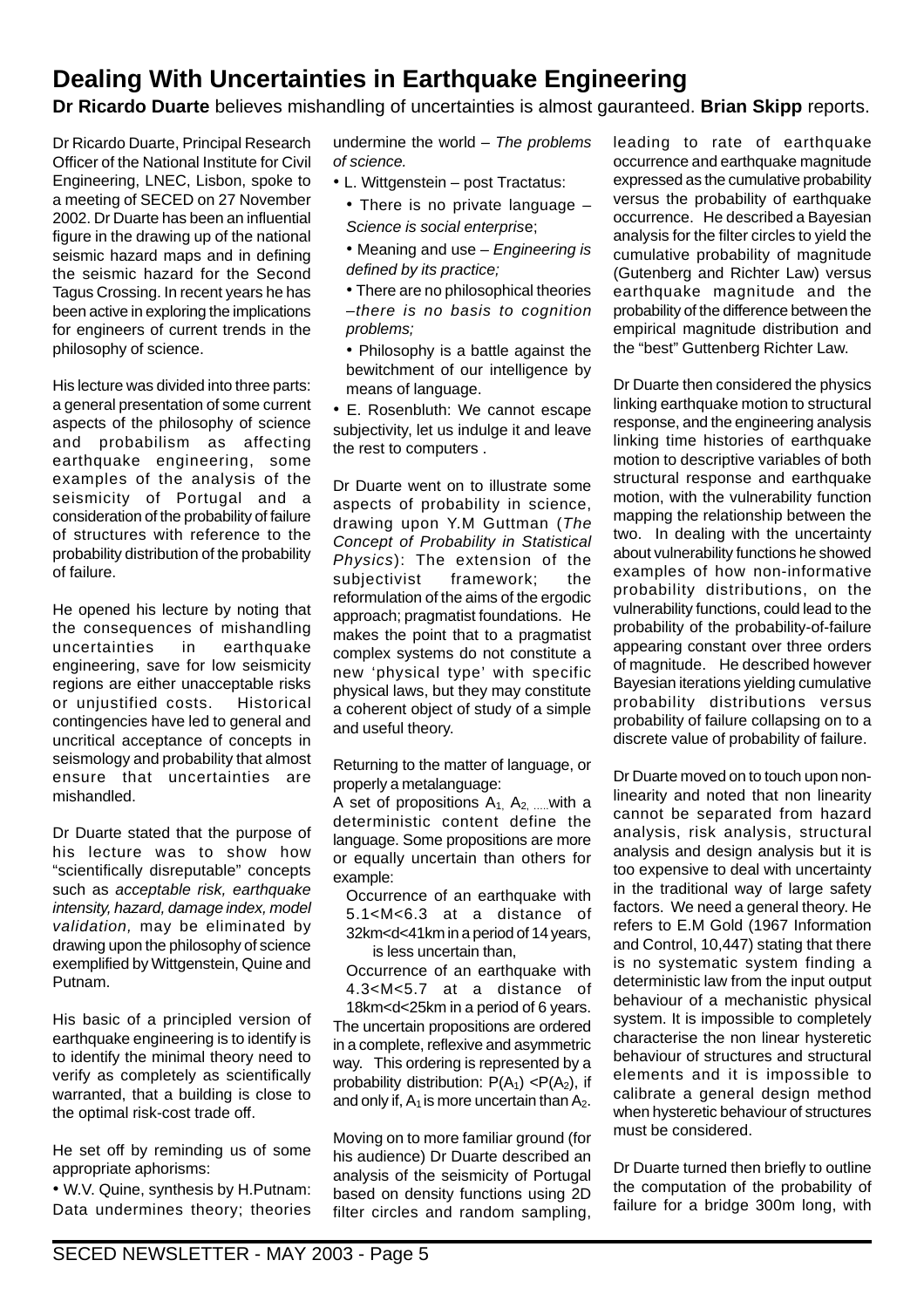radius of curvature of 500m and 2m diameter piers with concrete behaviour factor, q, of 1.5.

In closing his lecture Dr Duarte set out some final comments and conclusions: 1) The impossibility of "General Methods of Design" makes "Safety Checking" the only alternative for complex and expensive structures. There is no need for complex design methods.

2) In the "first world" the outstanding problem is to increase the earthquake resistance of existing structures which is not a problem of analysis but of costing and benefit integrating an estimate of the probability of failure.

3) It is impossible for the foreseeable future to have a "Theory of Earthquake Engineering " with the same social acceptability as other areas of civil engineering. Thus there is a need to consider a "political" input to basic decisions about safety levels.

4) A naïve engineering interpretation of the Gutenberg-Richter Law has proved incompatible with Portuguese seismicity data for the period 1910- 1999.

5) When seismology concepts are used "inside engineering" they must be integrated in a coherent framework.

6) The failure of the naïve engineering interpretation of the Gutenberg-Richter law calls for more sophisticated approaches: either physically motivated possibly based on "self organising criticality", or a cognition motivated approach based on a more derailed structure of seismic data and modelling.

It is understood that the substance of the lecture will be contained and expanded upon in a book under preparation.

## **Seismic Strengthening of Masonry**

At a recent evening meeting **Ramiro Sofronie** and **Emilia Juhasova** offered an interesting rationale for the strengthening of masonry with ductile polymer grids.

**1. "Concretisation" of Masonry** Buildings damaged by recent earthquakes in Turkey, Greece, Taiwan, El Salvador and India or, indeed, by war in Iraq have highlighted the issue of masonry brittleness. Under dynamic lateral actions, both bearing structural members and in-fills are easily cracked or even crushed and dislocated. The brittleness of masonry is higher when cored bricks are used. We contend that these lightweight, thin-walled ceramic units are largely appreciated for their ergonomic qualities and not as is usually thought for isolation properties. Cement mortars also increase the brittleness of modern masonry.

Masonry is the only construction material built up manually with the aid of gravity and which remains dependent on gravity throughout its service life. Since it does not fulfil the Principle of Saint Venant regarding the geometric continuity of strains, masonry is not a composite material but instead an association of two materials with similar proprieties: brittle ceramic bricks and brittle cement mortars. It is however an antagonistic relationship because bricks are produced by fire while mortars by water. This artificial stone with light aggregates is in fact concrete with the color of masonry. In other words with



**Building model of reinforced masonry on a shaking table**

the aid of advanced technologies the masonry was definitely "concretised". This is far removed from the origins of the material.

#### **2. The Sandwich Effect**

History presents archeological and biblical evidence that masonry was invented in the inhabited regions of the Middle East scarce in natural stone. Bricks were made of burned clay and bonded with lime [or even bitumen] mortars (Genesis 11.3). For making the solid bricks porous and therefore ergonomic, straw was often used (Exodus 5.7-9). The plumb line was also known and devoted to control the verticality of masonry. (Amos 7.7-8). This explains why this original masonry is essentially different from the modern type. The two associated materials, elastic bricks and plastic mortars always have had complementary properties. This means that around structural faults, - like vertical joints between bricks - concentrations of stresses occur resulting in plastic strains in the mortar. Spontaneously and according to the Principle of minimum compulsion the stresses located around geometrical imperfections are gradually redistributed to neighbouring less heavily loaded areas. By this phenomenon of adaptation, known also as "sandwich effect", the original masonry protects itself against overload and is long lasting. In the particular case of dynamic loading there is no time for plastic strains to develop. In this case, the induced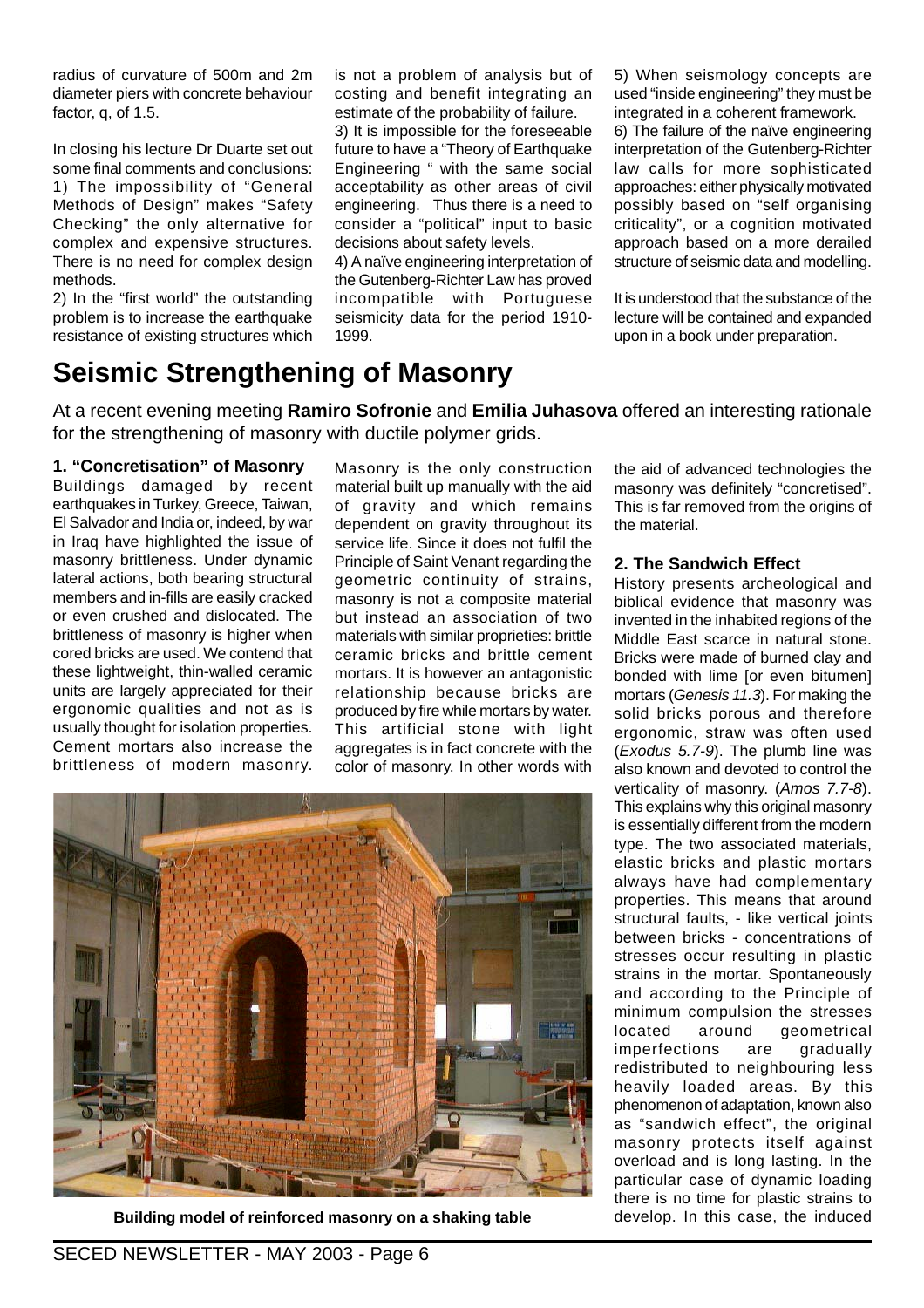dynamic energy is to some extent stored in the elastic bricks as potential energy that later is gradually released and dissipated through mechanical work. To date, for masonry there were produced many computing methods called either linear or nonlinear but none has included the "sandwich effect". It is a global effect that combines the contribution of stresses and strains in the mechanism of adaptation and it is only energetically best controlled.

#### **3. Code Provisions**

Eurocode 8 formally supports the concretisation of masonry. Indeed, in ENV 1998-1-3, page 107, chapter 6 "Specific rules for masonry buildings" three methods of seismic protection are recommended: 1) Clause 6.5.3 confining the masonry with horizontal and vertical structural concrete tiebeams when the behaviour factor **q** is supposed to increase from [1.5] to [2.0]. 2) Clause 6.5.4 reinforcing the masonry with steel bars placed either horizontally in bed joints and suitable grooves or vertically in appropriate pockets, cavities and the holes of units when the behaviour factor **q** is supposed to increase from [1.5] to [2.5]. 3) Clause 6.5.5 systems of reinforced masonry industrially produced consisting of masonry units with pockets or grooves to accommodate reinforcement. In each of the three above-mentioned cases, the reinforcement should be embedded in pure cement mortar without any lime to avoid corrosion. If, however, the bars are not embedded but only anchored to their ends then at the two contact areas with masonry large concentrations of compression stresses are developed and all ceramic bricks, either solid or cored, could be crushed without any warning.

In fact all methods recommended by EC8 do not mean anything else but reinforcing the masonry with reinforced concrete. If the elastic modulus of RC is 21 GPa and that of masonry 1-2 GPa then Neumann's equivalence ratio ( $n =$  $E_{RC}/E_m$  is between 10 and 20, which means that the cooperation between the two materials is not very close. If the masonry is directly reinforced with steel having  $E_{\text{steel}} = 210 \text{ GPa}$  then the equivalence ratio assumes ten times larger values. The cored bricks are too weak to be reinforced with steel bars

of high strength. On the other hand, ENV 1998-1-2, "Basic principle of conceptual design" in A3 (3) "Uniformity and symmetry" asserts: "A close relationship between the distribution of masses and the distribution of resistance and stiffness naturally eliminates large eccentricities between mass and stiffness." In reality, masonry with RC structural members is strongly non-homogeneous. The specific weights of the two materials differ by 25% leading to a non-uniform distribution of masses. RC structural members are mass concentrators that under seismic actions become concentrators of inertia forces. According to the Theory of Dislocations, these are the very forces originating failures in brittle masonry.

It is also surprising that EC8 by clause 6.2.1, principle P(1)a, allows the use in seismic areas of "perforated, hollow, cellular and horizontally perforated units" with holes up to 50% from their volumes. If the contact surfaces of those units with mortars are reducing in the same proportion of 50% then the stresses of compression on the thin walls of cored bricks are doubling. The cement mortars in bed layers additionally amplify the stress concentrations in these bricks. According to the clause 6.2.3, principle P(1), for such masonries mortars of high strengths, M5 to M20, should be used. The question is: "how can cored masonry be considered to have thermal properties if cement mortar is used as filling material for the holes?"

What neither EC6 nor EC8 mentions is that concrete and masonry have different coefficients of thermal expansion. Indeed, if currently for concrete is used  $\alpha_c = 10^{-5}$ °C<sup>-1</sup>, for masonry it is only half, i.e.  $\alpha_m = 0.5 \times 10^{-5} \,^{\circ}\text{C}^{-1}$ . That means, under a thermal gradient of 20°C, a 5m long linear member of concrete expands by 1 mm, while a similar one of masonry only by 0.5 mm. If the thermal expansion is free then the two surfaces of concrete and masonry are simply detaching and further work independently. On the contrary, if the free expansion of the two surfaces is prevented by concrete penetration in masonry joints then by its different expansion, concrete induces shear stresses in the bricks with easily foreseen consequences. It is obvious

that due to these physical conditions any cooperation between concrete and masonry in the so-called "mixed or composite structures" is out of question. This is why, for instance, the idea of "trussing" masonry with injected RC bars is questionable. It is interesting to note that since 1964 the architects, gathered to the International Charter of Conservation and Restoration endorsed in Venice, accepted to restrain themselves from associating masonry with reinforced concrete in the buildings of Cultural Heritage.

#### **4. Masonry: Quo Vadis?**

Since History never returns and the existing factories producing cement or ceramic bricks cannot be closed, the alternative is to restore the conceptual philosophy of the original masonry. At the existing levels of both knowledge and technology, one of the practical solutions immediately available consists in reinforcing masonry with polymer grids. Theoretically, the method is based on Prandtl's approach developed since 1923 in his Mathematical Theory of Plasticity. One assumes that under compressive and shear forces, when the ductile mortar reaches its ultimate limit state, bricks suddenly expel it. The polymer grids, with slender ribs and solid integrated joints, inserted in the bed layers are uniformly distributing the tensile stresses and by the "sandwich effect", any stress concentrations are prevented. Thus reinforced, the mortar is able to cooperate with all types of cored or solid bricks in any structural members of masonry. If further the masonry, either plain or reinforced, is wrapped with polymer grids and plastered then it becomes a composite material with higher bearing capacity and better behaviour under seismic actions. Laboratory tests and numerical analyses validated this innovative method. The results of static, pseudodynamic and seismic tests are now available together with two study cases recently completed in Romania. The method is easily applied and financially attractive while the existing database supports any conceptual design. The most important outcome of the idea is that masonry becomes again a challenging construction material. New directions of research by real and virtual simulations are also opening.

**Prof R Sofronie, Prof E Juhasova**. Edited by **Paul Greening**.